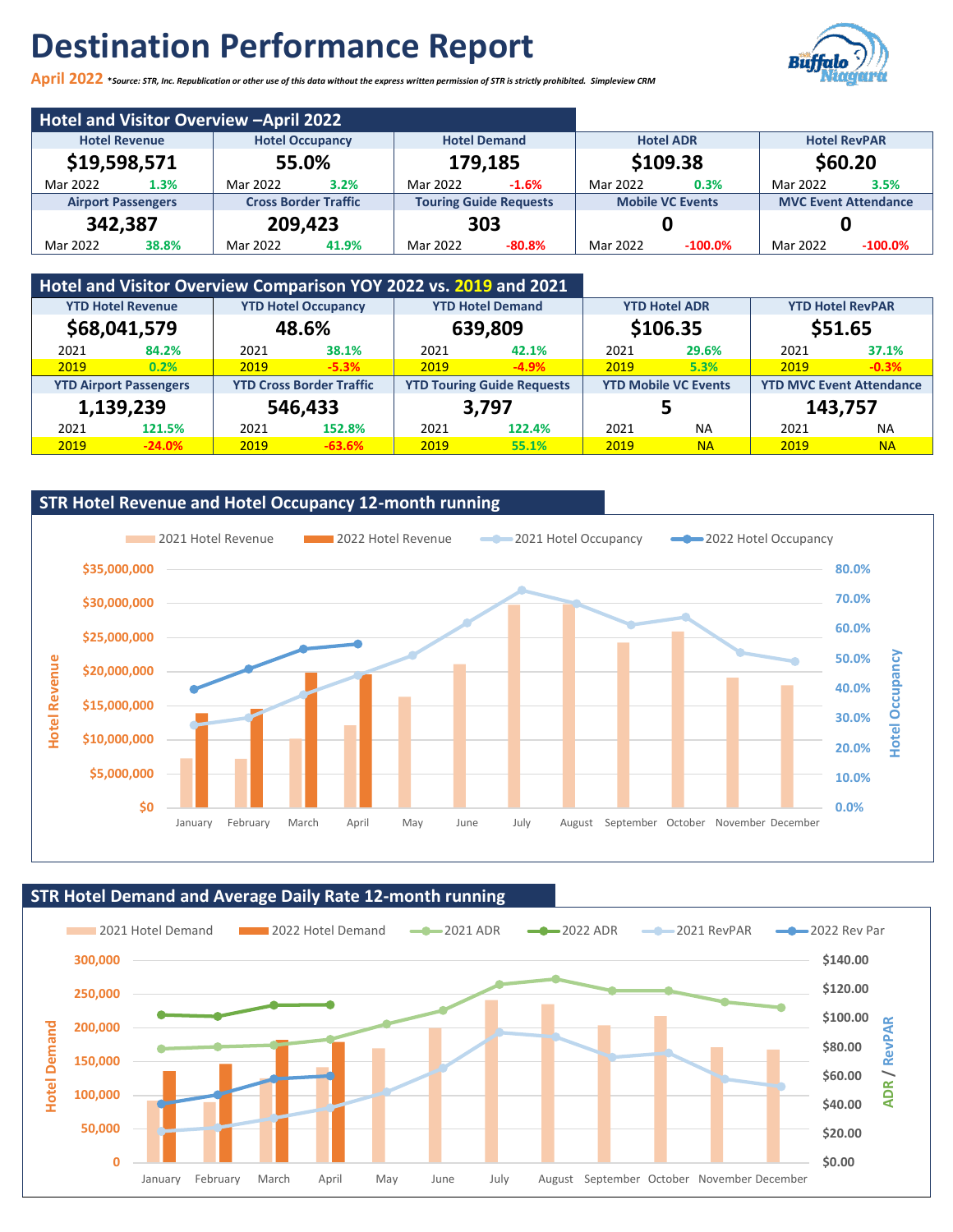# **Destination Performance Report**

**April 2022 \****Source: STR, Inc. Republication or other use of this data without the express written permission of STR is strictly prohibited. Simpleview CRM*



### **US/CAN Cross Border Traffic and US/CAN Currency Exchange Rate 12-month running**



#### **Touring Guide Distribution and Mobile VC Engagement 12-month running**



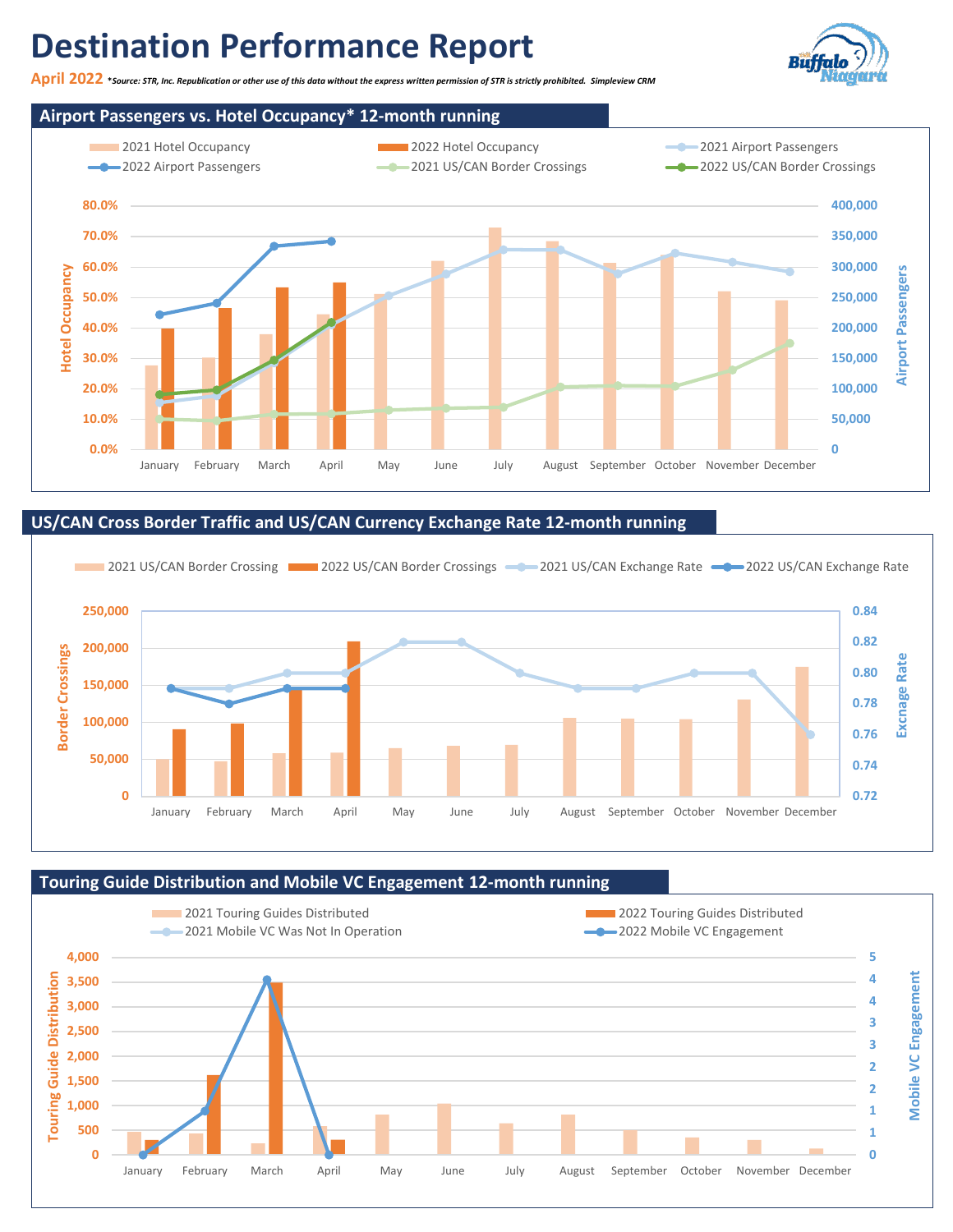# **Destination Performance Report**





| <b>Short Term Rental Data -April 2022</b> |                          |                          |                          |          |
|-------------------------------------------|--------------------------|--------------------------|--------------------------|----------|
| <b>Short Term Rental</b>                  | <b>Short Term Rental</b> | <b>Short Term Rental</b> | <b>Short Term Rental</b> |          |
| Revenue**                                 | Occupancy**              | $ADR***$                 | RevPAR**                 |          |
| \$3,203,684                               | 33.3%                    | 5,656                    | \$144.00                 | \$48.00  |
| Mar 2022                                  | -4.6%                    | Mar 2022                 | Mar 2022                 | Mar 2022 |
| 6.5%                                      | Mar 2022                 | 4.1%                     | 3.6%                     | $-2.0%$  |

|                              | Short Term Rental Data Comparison YOY 2022 vs. 2019 and 2021 |                              |           |                              |           |      |                              |          |                              |
|------------------------------|--------------------------------------------------------------|------------------------------|-----------|------------------------------|-----------|------|------------------------------|----------|------------------------------|
| <b>YTD Short Term Rental</b> |                                                              | <b>YTD Short Term Rental</b> |           | <b>YTD Short Term Rental</b> |           |      | <b>YTD Short Term Rental</b> |          | <b>YTD Short Term Rental</b> |
| Revenue**                    |                                                              | Occupancy**                  |           | Bookings**                   |           |      | $ADR***$                     | RevPAR** |                              |
| \$10,480,959                 |                                                              | 35.2%                        |           | 18,099                       |           |      | \$1368.00                    |          | \$49.00                      |
| 2021                         | 34.5%                                                        | 2021                         | 4.5%      | 2021                         | 17.8%     | 2021 | $-1.4%$                      | 2021     | 4.3%                         |
| 2019                         | <b>NA</b>                                                    | 2019                         | <b>NA</b> | 2019                         | <b>NA</b> | 2019 | <b>NA</b>                    | 2019     | <b>NA</b>                    |

### **KeyData ADR, RevPAR and Occupancy\*\* 12-month running**



### **KeyData ADR, RevPAR and Occupancy\*\* 12-month running**



|                                   | 2019 Tourism Economics Annual Performance Report - Erie County                |                            |                                                                    |                       |                                  |  |  |  |  |  |  |
|-----------------------------------|-------------------------------------------------------------------------------|----------------------------|--------------------------------------------------------------------|-----------------------|----------------------------------|--|--|--|--|--|--|
| <b>Erie County Tourism Impact</b> |                                                                               |                            |                                                                    |                       |                                  |  |  |  |  |  |  |
| \$1,879,000,000                   |                                                                               |                            |                                                                    |                       |                                  |  |  |  |  |  |  |
|                                   |                                                                               |                            | Erie County Travel Spend - Amounts in millions of nominals dollars |                       |                                  |  |  |  |  |  |  |
| <b>Lodging</b>                    | <b>Recreation</b>                                                             | <b>Food &amp; Beverage</b> | <b>Retail</b>                                                      | <b>Transportation</b> | 2 <sup>nd</sup> Home Purchase    |  |  |  |  |  |  |
| \$333.8                           | \$201.0                                                                       | \$712.9                    | \$373.9                                                            | \$238.4               | \$19.0                           |  |  |  |  |  |  |
| <b>Tourism Related Taxes</b>      |                                                                               |                            | <b>Erie County Tourism Related Labor</b>                           |                       | <b>Tax Savings Per Household</b> |  |  |  |  |  |  |
| <b>New York State Taxes</b>       | <b>Erie County Taxes</b><br><b>Labor Income</b><br><b>Employment</b><br>\$598 |                            |                                                                    |                       |                                  |  |  |  |  |  |  |
| \$155,040                         | \$184,602                                                                     | 32,395                     | \$1,561.8M                                                         |                       |                                  |  |  |  |  |  |  |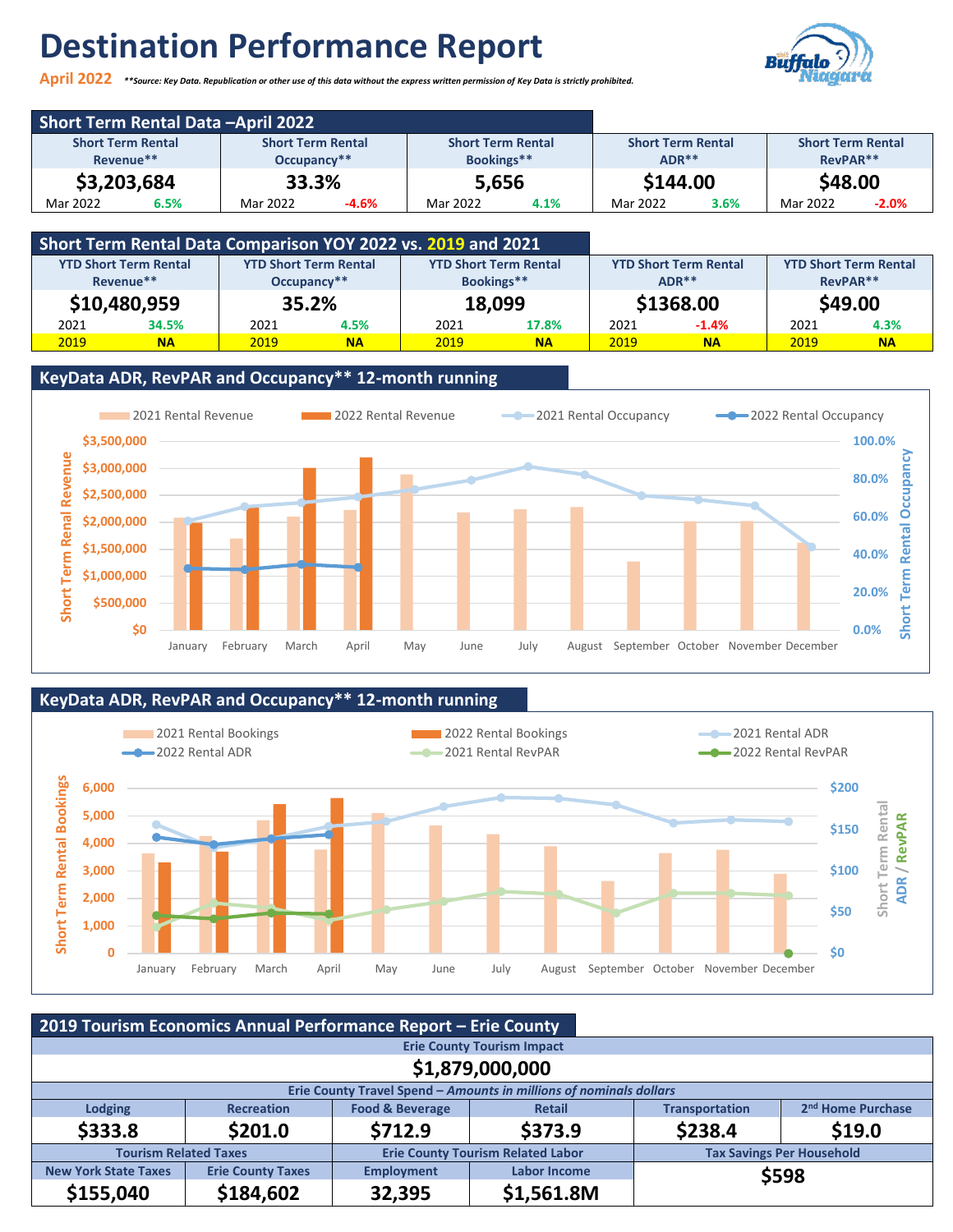# **Sales and Services Performance Report**

**April 2022** *Source: Simpleview CRM*



|                                                                                                   |                     |                                    | Sales Leads, Bookings and Outreach - April 2022 |          |                                     |                                                   |                                       |                        |          |
|---------------------------------------------------------------------------------------------------|---------------------|------------------------------------|-------------------------------------------------|----------|-------------------------------------|---------------------------------------------------|---------------------------------------|------------------------|----------|
| <b>Sales Leads Distributed</b><br><b>Room Nights (Leads)</b><br><b>Person to Person Prospects</b> |                     |                                    |                                                 |          |                                     | <b>Indirect Prospects</b><br><b>Lost Business</b> |                                       |                        |          |
|                                                                                                   | 59<br>25,072<br>517 |                                    |                                                 |          | 10                                  |                                                   |                                       |                        |          |
| Mar 2022                                                                                          | 20.4%               | Mar 2022                           | 30.2%                                           | Mar 2022 | $-21.8\%$                           | Mar 2022                                          | $-50.0\%$                             | Mar 2022               | $-63.0%$ |
| <b>Definite Events Booked</b>                                                                     |                     | <b>Definite Room Nights Booked</b> |                                                 |          | <b>Definite Expected Attendance</b> |                                                   | <b>Definite Event Economic Impact</b> |                        |          |
|                                                                                                   | 33                  |                                    | 10,048                                          |          |                                     | 5,220                                             |                                       | \$9,490,653            |          |
| Mar 2022                                                                                          |                     | $-5.7%$                            | Mar 2022                                        | $-34.9%$ | Mar 2022                            | $-74.5%$                                          | Mar 2022                              |                        | $-32.2%$ |
|                                                                                                   | <b>Events Held</b>  |                                    | <b>Room Nights</b>                              |          |                                     | <b>Attendance</b>                                 |                                       | <b>Groups Serviced</b> |          |
| 19                                                                                                |                     |                                    | 6.144                                           |          |                                     | 3,763                                             |                                       | 12                     |          |
| Mar 2022                                                                                          |                     | $-34.8%$                           | Mar 2022                                        | $-76.5%$ | Mar 2022                            | $-85.9%$                                          | Mar 2022                              |                        | $-14.3%$ |

### **Sales Leads, Bookings and Outreach – YOY 2022 vs. 2019 and 2021**

|      | <b>YTD Sales Leads Distributed</b><br><b>YTD Room Nights (Leads)</b> |      | <b>YTD Person to Person Prospects</b>  |          | <b>YTD Indirect Prospects</b>           |          | <b>YTD Lost Business</b>                  |              |          |
|------|----------------------------------------------------------------------|------|----------------------------------------|----------|-----------------------------------------|----------|-------------------------------------------|--------------|----------|
|      | 187                                                                  |      | 83,126                                 |          | 2,471                                   |          |                                           |              | 76       |
| 2021 | 70.0%                                                                | 2021 | 39.4%                                  | 2021     | 34.4%                                   | 2021     | $-97.8%$                                  | 2021         | 4.1%     |
| 2019 | $-29.0%$                                                             | 2019 | $-44.5%$                               | 2019     | <b>NA</b>                               | 2019     | <b>NA</b>                                 | 2019         | $-20.0%$ |
|      | <b>YTD Definite Events Booked</b>                                    |      | <b>YTD Definite Room Nights Booked</b> |          | <b>YTD Definite Expected Attendance</b> |          | <b>YTD Definite Event Economic Impact</b> |              |          |
| 116  |                                                                      |      | 53,930                                 |          | 51.075                                  |          |                                           | \$48,698,408 |          |
| 2021 | 213.5%                                                               |      | 2021                                   | 247.9%   | 2021                                    | 269.0%   | 2021                                      |              | 357.4%   |
| 2019 | $-38.3%$                                                             |      | 2019                                   | $-8.7%$  | 2019                                    | $-5.4%$  | 2019                                      |              | $-11.0%$ |
|      | <b>YTD Events Held</b>                                               |      | <b>YTD Room Nights</b>                 |          | <b>YTD Attendance</b>                   |          | <b>YTD Groups Serviced</b>                |              |          |
| 67   |                                                                      |      | 47,069                                 |          | 44,975                                  |          |                                           | 36           |          |
| 2021 | 318.8%                                                               |      | 2021                                   | 278.3%   | 2021                                    | 256.0%   | 2021                                      |              | 3500.0%  |
| 2019 | $-41.7%$                                                             |      | 2019                                   | $-27.8%$ | 2019                                    | $-29.4%$ | 2019                                      |              | $-30.8%$ |

### **Sales Leads vs. Definite 12-month running**



### **Room Nights Represented In Leads vs. Definite 12 month running**

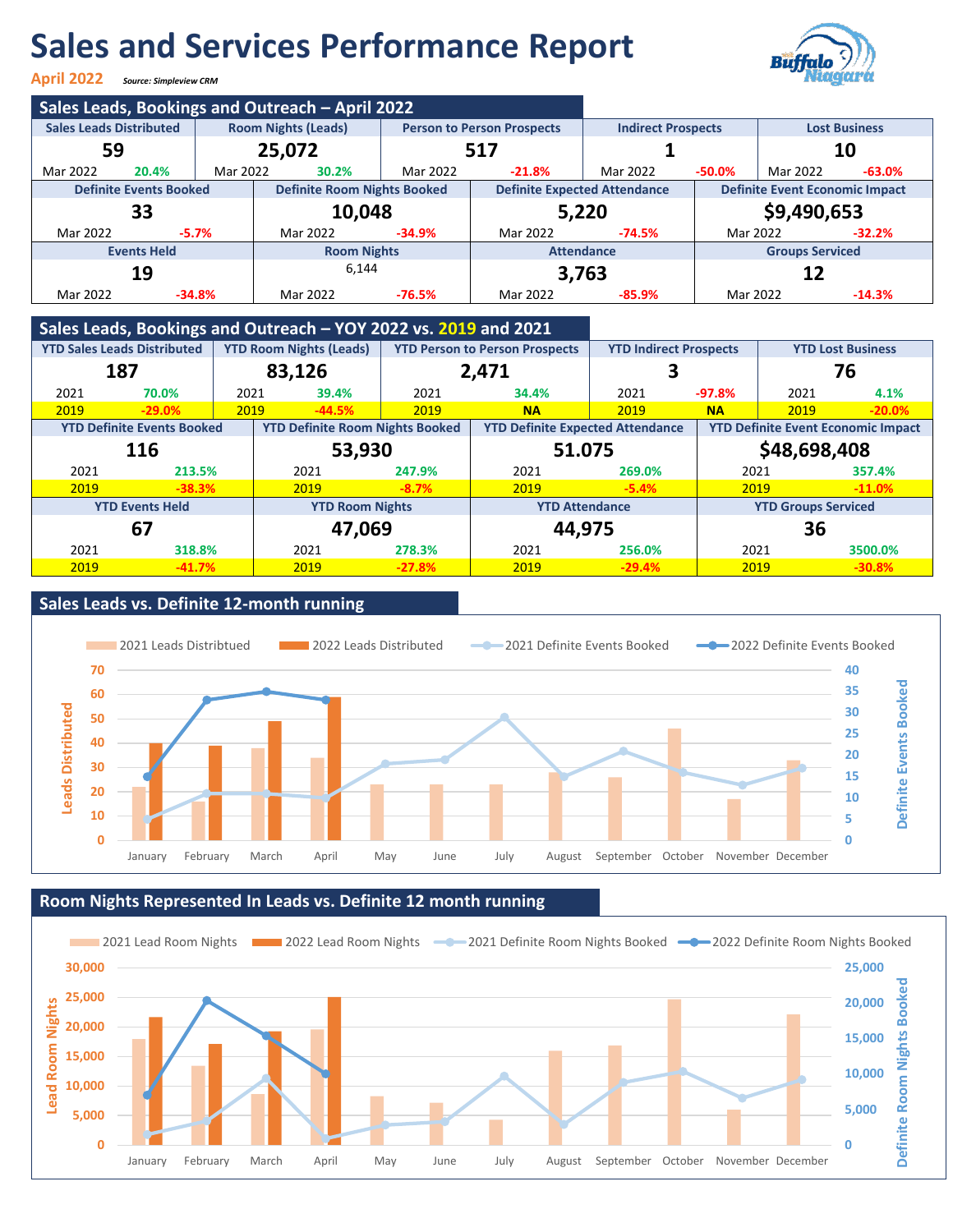# **Sales and Services Performance Report**



**April 2022** *Source: Simpleview CRM*

### **Future Economic Impact 12-month running**



### **Sales Outreach By Month – Fiscal Year 2021**

| <b>Month of Year</b> | <b>Person-to-Person Outreach</b> | <b>Percent Change</b> | <b>Indirect Outreach</b> | <b>Percent Change</b> |
|----------------------|----------------------------------|-----------------------|--------------------------|-----------------------|
| January              | 721                              | 79.8%                 |                          | -66.7%                |
| February             | 572                              | $-20.7%$              | 0                        | $-100.0\%$            |
| March                | 661                              | 16.0%                 | $\mathcal{P}$            | 200.0%                |
| April                | 517                              | $-21.8%$              | $\mathbf{A}$<br>Ŧ        | $-50.0\%$             |
| May                  |                                  |                       |                          |                       |
| June                 |                                  |                       |                          |                       |
| July                 |                                  |                       |                          |                       |
| August               |                                  |                       |                          |                       |
| September            |                                  |                       |                          |                       |
| October              |                                  |                       |                          |                       |
| November             |                                  |                       |                          |                       |
| December             |                                  |                       |                          |                       |
|                      |                                  |                       |                          |                       |

| Group Events Held by Month and Room Nights Generated - Fiscal Year 2021 |                                |                       |                              |                       |  |  |  |  |  |  |
|-------------------------------------------------------------------------|--------------------------------|-----------------------|------------------------------|-----------------------|--|--|--|--|--|--|
| <b>Month of Year</b>                                                    | <b>Group Events This Month</b> | <b>Percent Change</b> | <b>Room Nights Generated</b> | <b>Percent Change</b> |  |  |  |  |  |  |
| January                                                                 | 5                              | $-16.7\%$             | 5,064                        | 98.9%                 |  |  |  |  |  |  |
| February                                                                | 14                             | 180.0%                | 9,687                        | 91.3%                 |  |  |  |  |  |  |
| March                                                                   | 29                             | 107.1%                | 26,174                       | 170.2%                |  |  |  |  |  |  |
| April                                                                   | 19                             | $-34.8%$              | 6,144                        | $-76.5%$              |  |  |  |  |  |  |
| May                                                                     |                                |                       |                              |                       |  |  |  |  |  |  |
| June                                                                    |                                |                       |                              |                       |  |  |  |  |  |  |
| July                                                                    |                                |                       |                              |                       |  |  |  |  |  |  |
| August                                                                  |                                |                       |                              |                       |  |  |  |  |  |  |
| September                                                               |                                |                       |                              |                       |  |  |  |  |  |  |
| October                                                                 |                                |                       |                              |                       |  |  |  |  |  |  |
| November                                                                |                                |                       |                              |                       |  |  |  |  |  |  |
| December                                                                |                                |                       |                              |                       |  |  |  |  |  |  |
|                                                                         |                                |                       |                              |                       |  |  |  |  |  |  |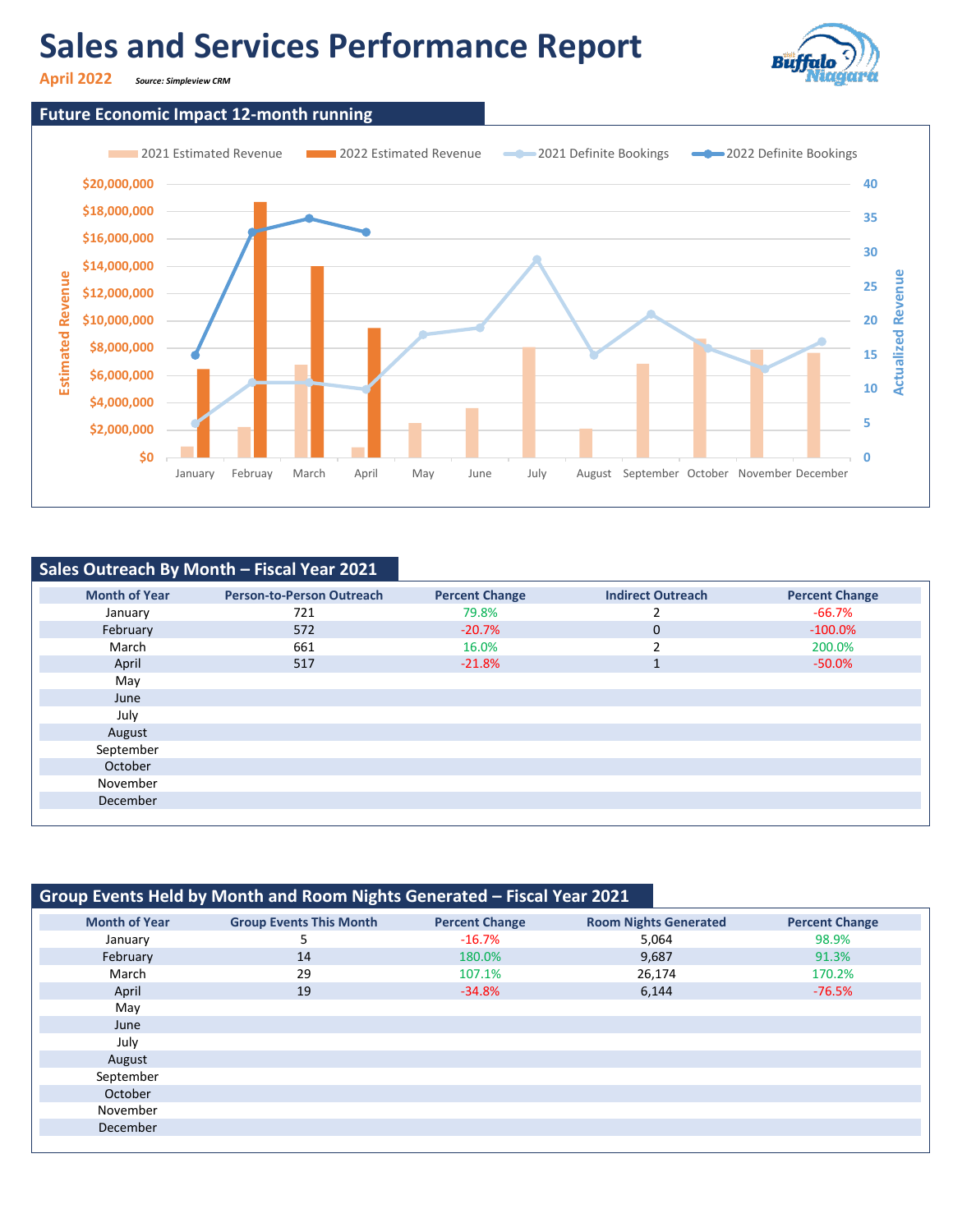# **Marketing Performance Report**

**April 2022** *Sources: Cision, Google Analytics, Madden Media, Simpleview CRM*



|          |                           | <b>Marketing Metrics Overview - April 2022</b> |      |          |                            |                           |      |                                  |          |
|----------|---------------------------|------------------------------------------------|------|----------|----------------------------|---------------------------|------|----------------------------------|----------|
|          | <b>Website Sessions</b>   | <b>Mobile Site Sessions</b>                    |      |          | <b>Duration on Site</b>    | <b>Website Page Views</b> |      | <b>Shared Social Media Posts</b> |          |
| 118,324  |                           | 78,469                                         |      | 1:54     |                            | 202,263                   |      | 186                              |          |
| Mar 2022 | 5.2%                      | Mar 2022                                       | 5.9% | Mar 2022 | -9 seconds                 | Mar 2022                  | 5.9% | Mar 2022                         | $-53.6%$ |
|          | <b>Facebook Followers</b> | <b>Twitter Followers</b>                       |      |          | <b>Instagram Followers</b> | <b>Tiktok Followers</b>   |      | <b>All Platforms Video Views</b> |          |
| 98,241   |                           | 29,688                                         |      |          | 44.370                     | 7,667                     |      | 31,860                           |          |
| Mar 2022 | 0.02%                     | Mar 2022                                       | 0.1% | Mar 2022 | $-0.02%$                   | Mar 2022                  | 0.7% | Mar 2022                         | $-90.3%$ |
|          | <b>Media Placements</b>   | <b>Media Impressions</b>                       |      |          | <b>Media Social Shares</b> | <b>Media Touchpoints</b>  |      | <b>Media Visits</b>              |          |
|          |                           | 6,634,371                                      |      |          | 818                        | 12                        |      |                                  |          |
|          |                           |                                                |      |          |                            |                           |      |                                  |          |

### **Marketing Metrics Overview Comparison YOY 2022 vs. 2019 and 2021**

|      | <u>mandang meniwe sternen sempaneen is i sessi for sess</u> and sessi |                  |                                  |       |                                                                       |      |                                 |                            |                         |  |  |  |
|------|-----------------------------------------------------------------------|------------------|----------------------------------|-------|-----------------------------------------------------------------------|------|---------------------------------|----------------------------|-------------------------|--|--|--|
|      | <b>YTD Website Sessions</b><br><b>YTD Mobile Site Sessions</b>        |                  | <b>YTD Avg Duration on Site</b>  |       | <b>YTD Website Page Views</b>                                         |      | <b>YTD Shared Soc Med Posts</b> |                            |                         |  |  |  |
|      | 403,082                                                               |                  | 264,365                          |       | 2:00                                                                  |      | 721,079                         | 955                        |                         |  |  |  |
| 2021 | 43.3%                                                                 | 2021             | 46.3%                            | 2021  | 36 seconds                                                            | 2021 | 38.9%                           | 2021                       | 96.9%                   |  |  |  |
| 2019 | $-17.8%$                                                              | 2019             | $-15.4%$                         | 2019  | 30 seconds                                                            | 2019 | 92.5%                           | 2019                       | 41.9%                   |  |  |  |
|      | <b>YTD Facebook Followers</b>                                         |                  | <b>YTD Avg Twitter Followers</b> |       | <b>YTD Avg Tiktok Followers</b><br><b>YTD Avg Instagram Followers</b> |      |                                 | <b>YTD All Video Views</b> |                         |  |  |  |
|      | 98,241                                                                | 29,688<br>44,370 |                                  |       | 7,667                                                                 |      | 820,682                         |                            |                         |  |  |  |
| 2021 | 1.7%                                                                  | 2021             | 2.0%                             | 2021  | 12.9%                                                                 | 2021 | <b>NA</b>                       | 2021                       | 396.1%                  |  |  |  |
| 2019 | 5.2%                                                                  | 2019             | 5.1%                             | 2019  | 41.3%                                                                 | 2019 | <b>NA</b>                       | 2019                       | 119.0%                  |  |  |  |
|      | <b>YTD Media Placements</b>                                           |                  | <b>YTD Media Impressions</b>     |       | <b>YTD Media Social Shares</b>                                        |      | <b>YTD Media Touchpoints</b>    |                            | <b>YTD Media Visits</b> |  |  |  |
| 21   |                                                                       | 359,390,589      |                                  | 3,400 |                                                                       |      | 99                              |                            |                         |  |  |  |
| 2021 | 950.0%                                                                | 2021             | 3875.0%                          | 2021  | 233.7%                                                                | 2021 | 661.5%                          | 2021                       | 500.0%                  |  |  |  |
| 2019 | <b>NA</b>                                                             | 2019             | <b>NA</b>                        | 2019  | <b>NA</b>                                                             | 2019 | <b>NA</b>                       | 2019                       | <b>NA</b>               |  |  |  |

### **VisitBuffaloNiagara.com Web Stats 12-month running (Total Combined Sessions – Website and Mobile)** 0 50,000 100,000 150,000 200,000 January February March April May June July August September October November December 2021 User Sessions 2022 User Sessions

### **Social Media and Video Stats – Fiscal Year 2021**

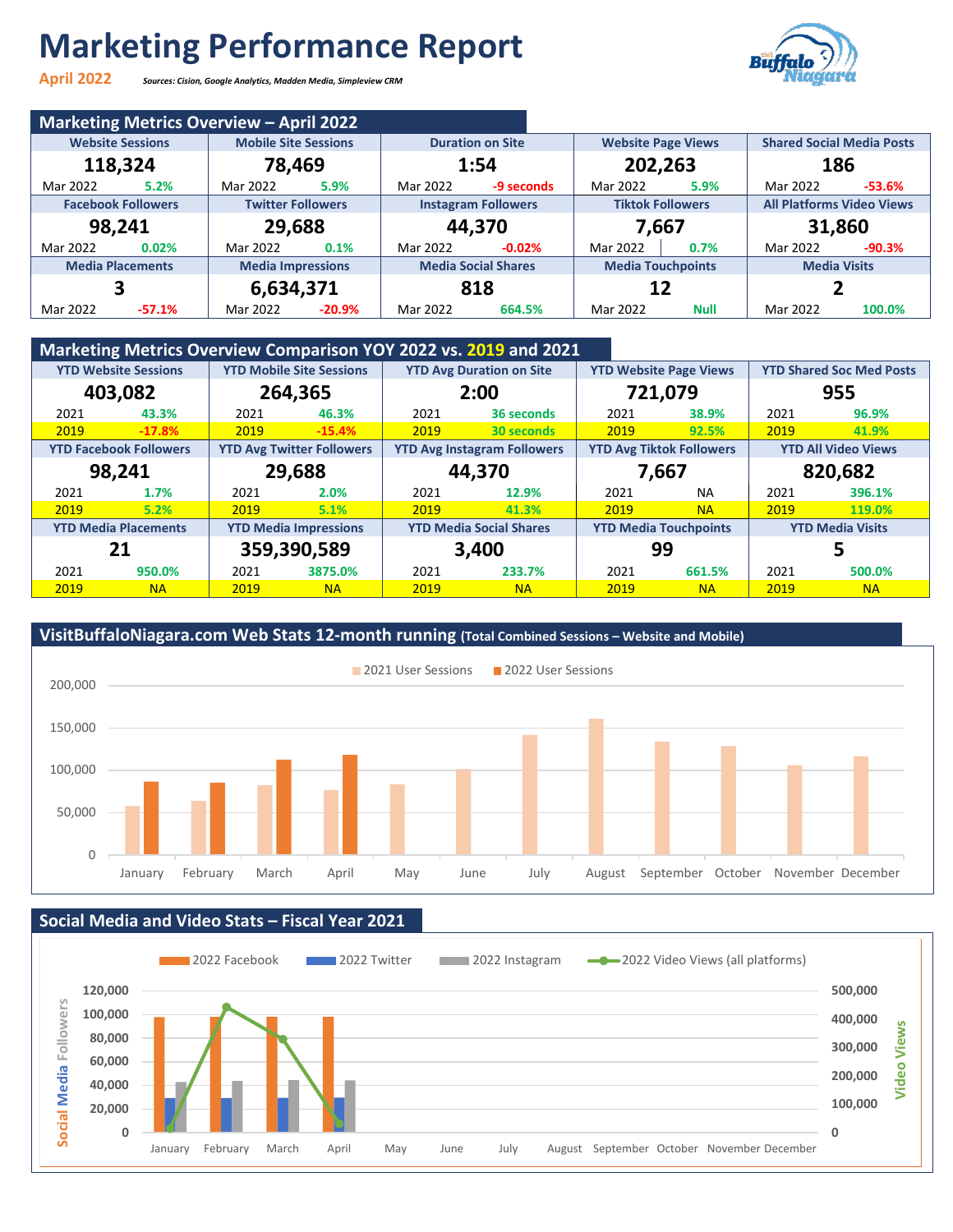# **Marketing Performance Report**



**April 2022** *Sources: Cision, Google Analytics, Madden Media, Simpleview CRM*

December

**Print & Broadcast Value & Impressions – Fiscal Year 2022 Month of Year Publicity Value – Print/Broadcast Percent Change Print Impressions Percent Change** January February March April May June July August September October November

### **Online Publicity Value and Impressions – Fiscal Year 2022**

| <b>Month of Year</b> | <b>Publicity Value - Online</b> | <b>Percent Change</b>    | <b>Estimated Impressions - Online</b> | <b>Percent Change</b>    |
|----------------------|---------------------------------|--------------------------|---------------------------------------|--------------------------|
| January              | ٠                               | $\overline{\phantom{0}}$ | $\sim$                                | $\overline{\phantom{0}}$ |
| February             | $\overline{\phantom{a}}$        | $\sim$                   | $\overline{\phantom{a}}$              | ٠                        |
| March                | $\overline{\phantom{0}}$        | $\overline{\phantom{0}}$ | $\overline{\phantom{a}}$              |                          |
| April                | $\overline{\phantom{0}}$        | $\sim$                   | $\sim$                                | ۰.                       |
| May                  |                                 | $\sim$                   | $\sim$                                |                          |
| June                 | $\overline{\phantom{a}}$        | $\sim$                   | $\sim$                                | ٠                        |
| July                 | $\overline{\phantom{0}}$        | $\sim$                   | $\sim$                                | $\sim$                   |
| August               | $\overline{\phantom{0}}$        | $\overline{\phantom{0}}$ | $\overline{\phantom{a}}$              | $\overline{\phantom{a}}$ |
| September            | $\overline{\phantom{0}}$        | $\sim$                   | $\sim$                                | $\sim$                   |
| October              |                                 | $\overline{\phantom{a}}$ | $\sim$                                |                          |
| November             | $\overline{\phantom{a}}$        | $\sim$                   | $\sim$                                | $\sim$                   |
| December             |                                 |                          |                                       |                          |

### **Media Placements & Touchpoints – Fiscal Year 2022**

| <b>Month of Year</b> | <b>Media Touchpoints - Interactions</b> | <b>Percent Change</b> | <b>Significant Placements</b> | <b>Percent Change</b> |
|----------------------|-----------------------------------------|-----------------------|-------------------------------|-----------------------|
| January              | 36                                      | 62.0%                 |                               | 100.0%                |
| February             | 39                                      | 8.3%                  | 8                             | 300.0%                |
| March                | 12                                      | $-69.2%$              |                               | $-12.5%$              |
| April                | 12                                      | <b>Null</b>           | 3                             | $-57.1%$              |
| May                  |                                         |                       |                               |                       |
| June                 |                                         |                       |                               |                       |
| July                 |                                         |                       |                               |                       |
| August               |                                         |                       |                               |                       |
| September            |                                         |                       |                               |                       |
| October              |                                         |                       |                               |                       |
| November             |                                         |                       |                               |                       |
| December             |                                         |                       |                               |                       |

### **Social Media & Video Views (All Platforms – Fiscal Year 2021**

| <b>Month of</b><br>Year | <b>Facebook</b><br><b>Followers</b> | <b>Percent</b><br>Change | <b>Twitter</b><br><b>Followers</b> | <b>Percent</b><br>Change | Instagram<br><b>Followers</b> | <b>Percent</b><br>Change | <b>Video</b><br><b>Views</b> | Percent<br>Change |
|-------------------------|-------------------------------------|--------------------------|------------------------------------|--------------------------|-------------------------------|--------------------------|------------------------------|-------------------|
| January                 | 97,970                              | 0.3%                     | 29,400                             | 0.3%                     | 43,071                        | 3.7%                     | 15,068                       | $-1.3%$           |
| February                | 98,066                              | 0.3%                     | 29,502                             | 0.3%                     | 43,797                        | 3.7%                     | 458,909                      | 229.0%            |
| March                   | 98,216                              | 0.2%                     | 29,644                             | 0.8%                     | 44,379                        | 3.0%                     | 329,913                      | $-25.7%$          |
| April                   | 98,241                              | 0.02%                    | 29,688                             | 0.1%                     | 44,370                        | $-0.02%$                 | 31,860                       | $-90.3%$          |
| May                     |                                     |                          |                                    |                          |                               |                          |                              |                   |
| June                    |                                     |                          |                                    |                          |                               |                          |                              |                   |
| July                    |                                     |                          |                                    |                          |                               |                          |                              |                   |
| August                  |                                     |                          |                                    |                          |                               |                          |                              |                   |
| September               |                                     |                          |                                    |                          |                               |                          |                              |                   |
| October                 |                                     |                          |                                    |                          |                               |                          |                              |                   |
| November                |                                     |                          |                                    |                          |                               |                          |                              |                   |
| December                |                                     |                          |                                    |                          |                               |                          |                              |                   |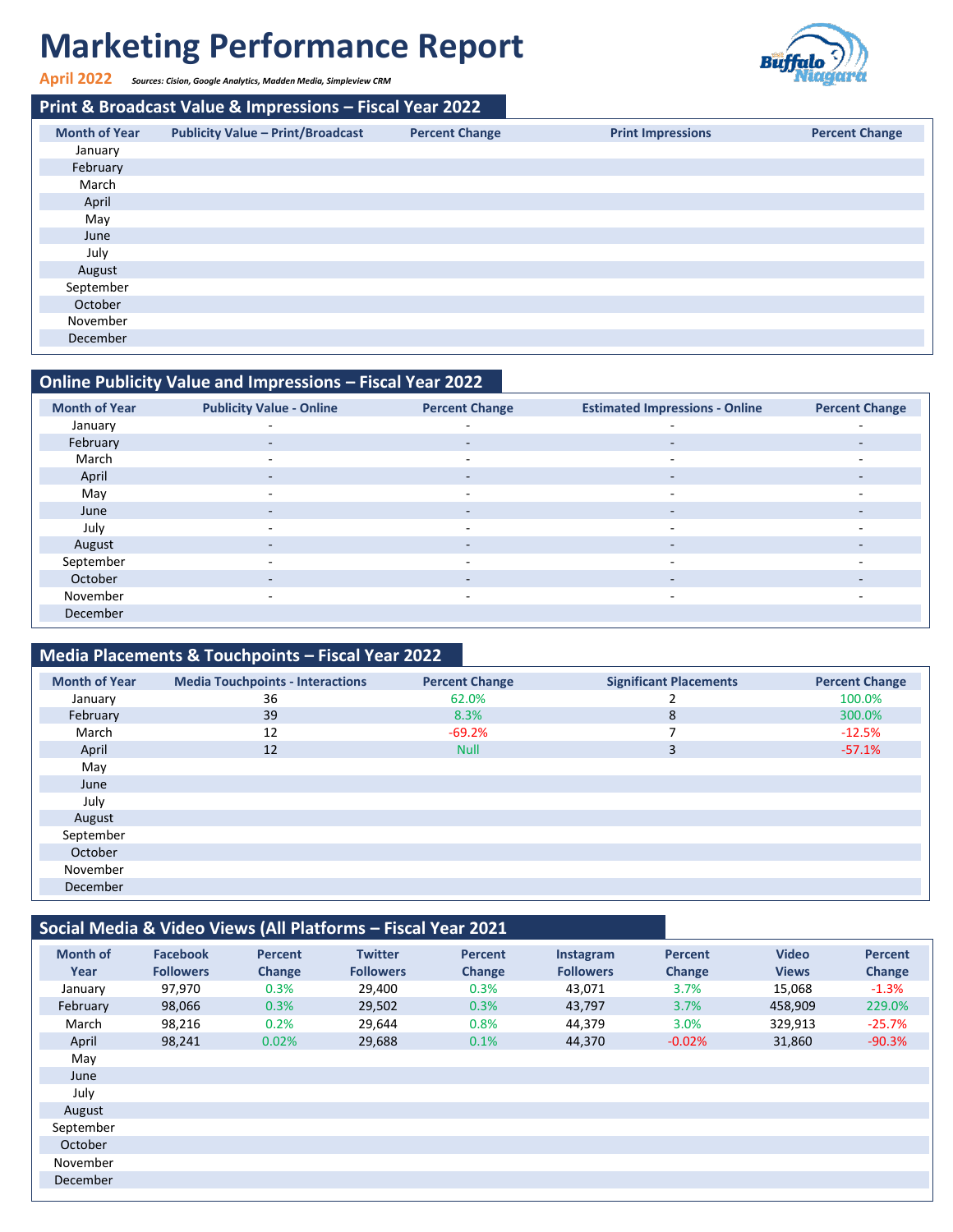# **Industry Relations Performance Report**

**April 2022** *Source: Simpleview CRM, Cervis, SalesForce*



| <b>Industry Relations Metrics Overview - April 2022</b> |        |                                     |            |                                    |             |
|---------------------------------------------------------|--------|-------------------------------------|------------|------------------------------------|-------------|
| <b>Volunteer Hours - Conventions</b>                    |        | <b>Volunteer Hours - Mobile VC</b>  |            | <b>Total Volunteer Hours</b>       |             |
| 12                                                      |        |                                     |            | 12                                 |             |
| Mar 2022                                                | 100.0% | Mar 2022                            | $-100.0\%$ | Mar 2022                           | $-93.5%$    |
| <b>Weekly Lodging Dashboard</b>                         |        | <b>Tourism Insider Distribution</b> |            | <b>Industry Events Attendance</b>  |             |
| 344                                                     |        | 2,777                               |            |                                    |             |
| Mar 2022                                                | 1.5%   | Mar 2022                            | 0.6%       | Mar 2022                           | <b>Null</b> |
| <b>Destination/Customer Service Training Attend</b>     |        | <b>Extranet Training Attendance</b> |            | <b>Industry Meeting Attendance</b> |             |
|                                                         |        |                                     |            |                                    |             |
|                                                         |        |                                     |            |                                    |             |

### **Industry Relations Metrics Overview Comparison YOY 2022 vs. 2019 and 2021**

| <b>YTD Volunteer Hours - Conventions</b>         |             | <b>YTD Volunteer Hours - Mobile VC</b>  |           | <b>YTD Total Volunteer Hours</b>       |             |
|--------------------------------------------------|-------------|-----------------------------------------|-----------|----------------------------------------|-------------|
| 12                                               |             | 261                                     |           | 273                                    |             |
| 2021                                             | 100.0%      | 2021                                    | Null      | 2021                                   | <b>Null</b> |
| 2019                                             | <b>NA</b>   | 2019                                    | <b>NA</b> | 2019                                   | $-100.0\%$  |
| <b>YTD Weekly Lodging Dashboard</b>              |             | <b>YTD Tourism Insider Distribution</b> |           | <b>YTD Industry Events Attendance</b>  |             |
| 344                                              |             | 2,777                                   |           |                                        |             |
| 2021                                             | 4.6%        | 2021                                    | 14.6%     | 2021                                   | <b>Null</b> |
| 2019                                             | <b>NA</b>   | 2019                                    | 0.1%      | 2019                                   | <b>Null</b> |
| <b>YTD Dest/Customer Service Training Attend</b> |             | <b>YTD Extranet Training Attendance</b> |           | <b>YTD Industry Meeting Attendance</b> |             |
| 14                                               |             | 14                                      |           | 93                                     |             |
| 2021                                             | <b>Null</b> | 2021                                    | 40.0%     | 2021                                   | $-31.6%$    |
| 2019                                             | $-76.2%$    | 2019                                    | $-6.7%$   | 2019                                   | $-33.6%$    |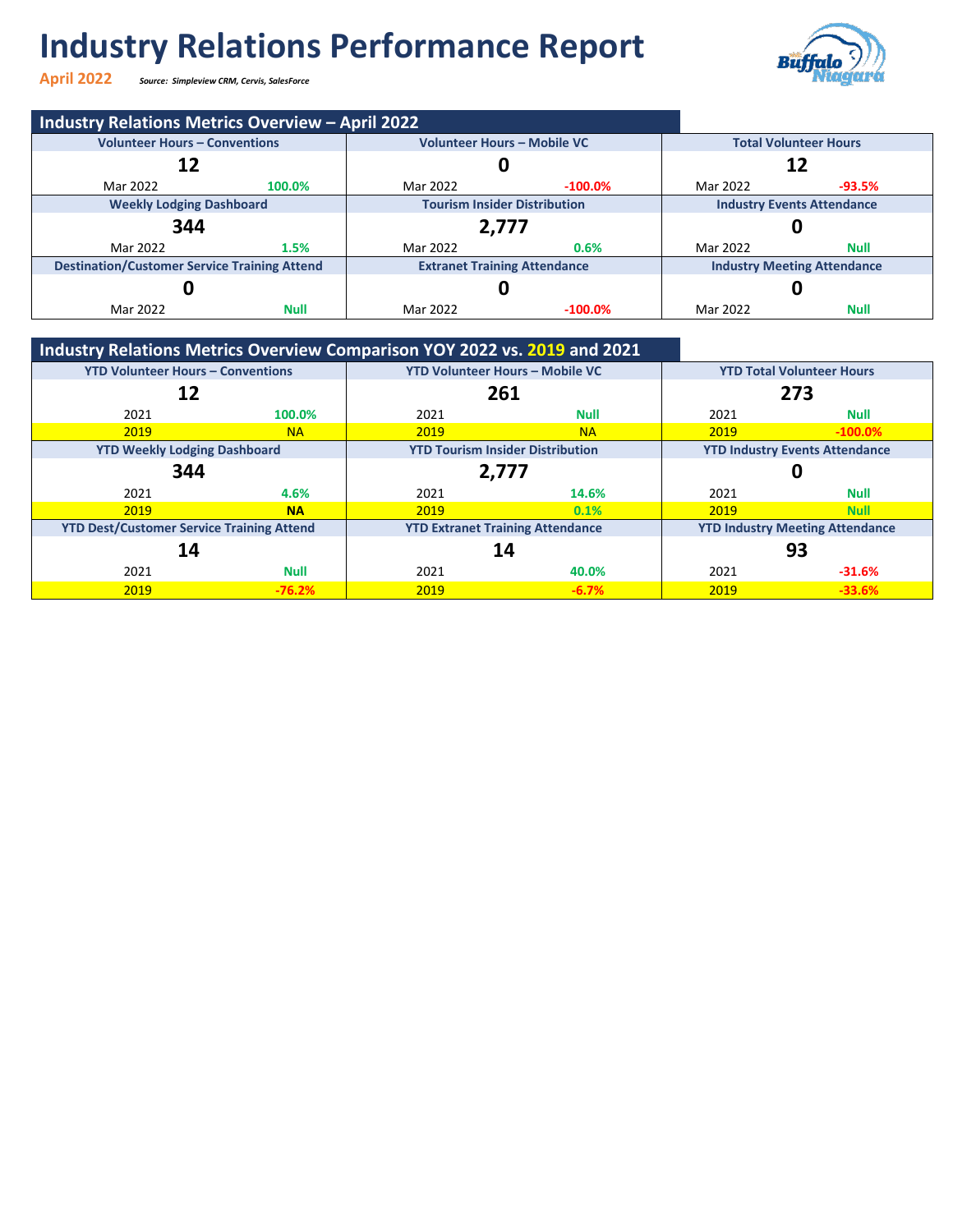## **Destination Performance Report - Glossary**

### **Destination Performance Metrics**

**Hotel Revenue** – Total lodging revenue for all property types reported for the previous month. Data is provided by Smith Travel Research (STR).

**Hotel Occupancy** – Percentage of available rooms sold during the previous month. Occupancy is calculated by dividing the number of rooms sold by rooms available. Data is provided by Smith Travel Research (STR).

**Hotel Average Daily Rate (ADR)** – A measure of the average rate paid for rooms sold for the previous month, calculated by dividing room revenue by rooms sold. Data is provided by Smith Travel Research (STR).

**Hotel Demand** – The number of rooms sold in the previous month (excludes complimentary rooms). Data is provided by Smith Travel Research (STR).

**Hotel Revenue Per Available Room (RevPAR)** – Total room revenue for the previous month divided by the total number of available rooms. Data is provided by Smith Travel Research (STR).

**Total Airport Passengers** – Total monthly air traffic reported for the previous month. Data is provided by Buffalo Niagara International Airport.

**Cross Border Traffic** – Total monthly border crossings between US and Canada in the previous month. Data is provided by Buffalo and Fort Erie Public Bridge Authority.

**Touring Guide Requests** – Total number of touring guides (visitor guide publication) requests made and distributed in the previous month. Data is provided by Visit Buffalo Niagara staff.

**Mobile Visitor Center Events** – Total number of events that mobile visitor center was staged in the previous month. Data is provided by Simpleview CRM.

**Mobile Visitor Center Engagements** – Total number of people engaged at mobile visitor center in the previous month. Data is provided by Simpleview CRM.

**Short Term Rental Revenue** – Total lodging revenue for all short-term rentals reported for the previous month. Data is provided by Key Data.

**Short Term Rental Occupancy** – Percentage of available short-term rentals sold during the previous month. Occupancy is calculated by dividing the number of rental units sold by rental units available. Data is provided by Key Data.

**Short Term Rental Average Daily Rate (ADR)** – A measure of the average rate paid for short-term rental units sold for the previous month, calculated by dividing rental units revenue by rental units sold. Data is provided by Smith Travel Research (STR).

**Short Term Rental Demand** – The number of short-term rental units sold in the previous month. Data is provided by Key Data.

**Short Term Rental Revenue Per Available Room (RevPAR)** – Total short term rental units revenue for the previous month divided by the total number of available rental units. Data is provided by Key Data.

### **Sales Performance Metrics**

**Sales Leads Issued** – Monthly tentative sales leads sent to hotel partners & service providers in Buffalo/ Erie County. Data is provided by Simpleview CRM.

**Room Nights (Leads)** – Monthly room nights represented in the tentative leads sent to hotel partners. Data is provided by Simpleview CRM.

**Leads Turned Definite** – Monthly room nights represented in definite leads. Data is provided by Simpleview CRM.

**Estimated Revenue** – Estimated monthly review of definite leads booked. Data is provided by Simpleview CRM.

**P2P Outreach** – Monthly person-to-person interactions between the sales team and clients/prospects. Includes virtual meetings, in-person, solicitation efforts via phone and email. Data is provided by Simpleview CRM.

**Indirect Outreach** – Monthly communications from the sales team to more than one client at a time. Includes direct mail and mass e-mail communications. Data is provided by Simpleview CRM.

**Group Events Held**– The number of groups who were sourced through VBN and met in Buffalo/Erie County during the given month. Data is provided by Simpleview CRM.

**Room Nights Generated** – Room nights generated by the groups held who were sourced through VBN and met in Buffalo/Erie County during the given month. Data is provided by hotel partners and compiled by Simpleview CRM.

**Groups Serviced** – Groups who met in Buffalo/Erie County who received or were offered additional planning services by VBN during the given month. Data is provided by Simpleview CRM.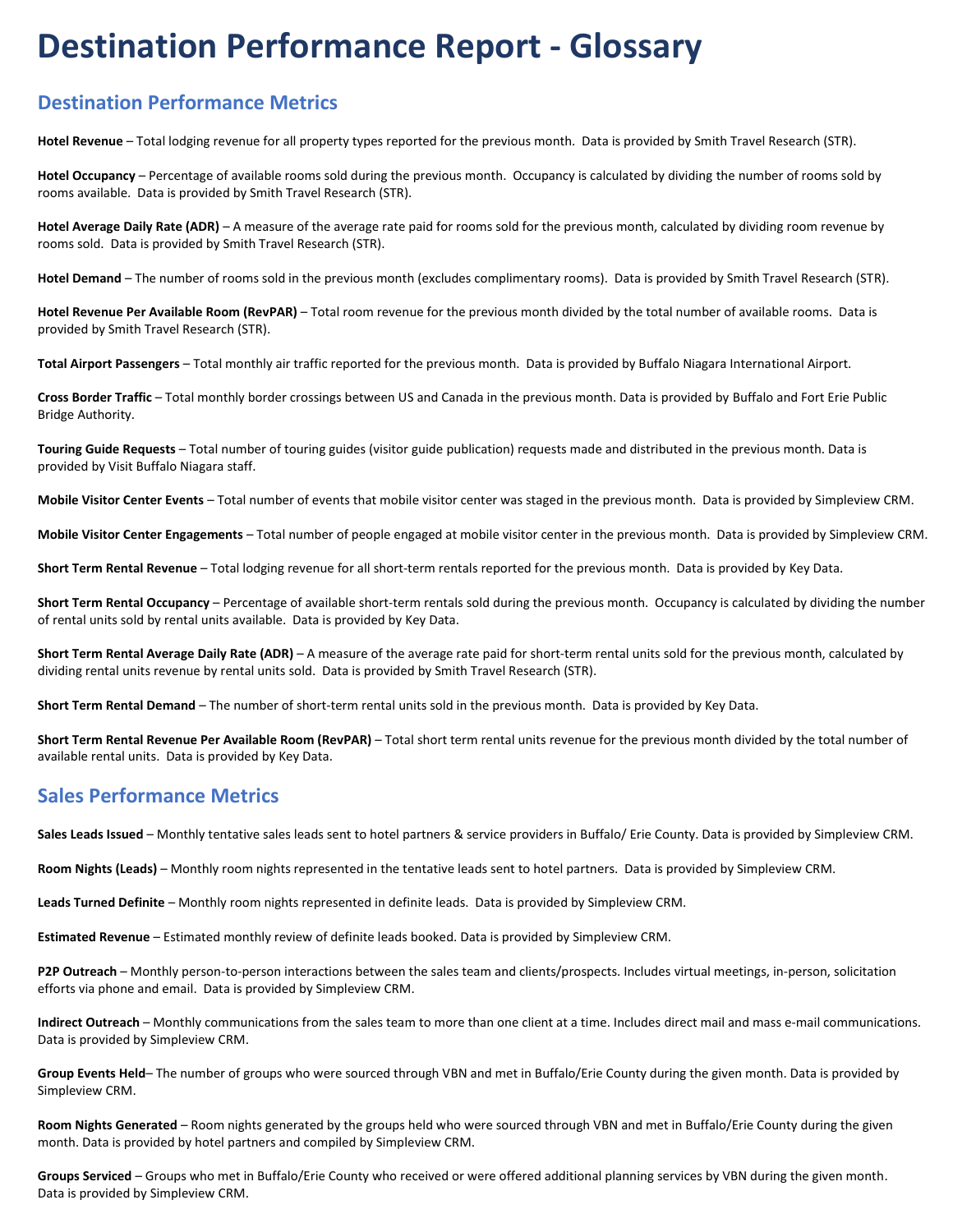### **Marketing Performance Metrics**

**Website User Sessions** – Number of monthly website sessions to VisitBuffaloNiagara.com. Data is provided by Google Analytics.

**Mobile Site Visits** – Number of monthly website sessions from mobile or tablet devices to VisitBuffaloNiagaa.com. Data is provided by Google Analytics.

**Website Time on Site** – Average time in minutes and seconds spent on VisitBuffaloNiagara.com. Data is provided by Google Analytics.

**Website Page Views** – Number of monthly page views on VisitBuffaloNiagara.com. Data is provided by Google Analytics.

**Shared Social Media Posts** – Number of monthly individual shared Visit Buffalo Niagara Facebook and Instagram posts. Data provided by Google Analytics.

**Total Facebook Fans** – Total number of Facebook fans for Visit Buffalo Niagara Facebook page reported monthly. Data is provided by Facebook.

**Total Twitter Followers** – Total number of Twitter followers for Visit Buffalo Niagara Twitter account reported monthly. Data is provided by Twitter.

**Total Instagram Followers** – Total number of Instagram followers for Visit Buffalo Niagara Instagram account reported monthly. Data is provided by Instagram.

**Total Tiktok Followers** – Total number of Tiktok followers for Visit Buffalo Niagara Tiktok account reported monthly. Data is provided by Tiktok. This will be a new social media platform that will be measured in 2022.

**Video Views (All Platforms)** – Figures for total monthly video views on all platforms. Data is provided by YouTube, Vimeo, Factbook and Instagram and does not include advertising campaign views.

**Media Placements** – Clips from online, print, or broadcast media that Visit Buffalo Niagara had a hand in securing or that feature Buffalo/Erie County predominantly that have a reach of a certain threshold. Reported for the previous month. Data is provided by Cision.

**Media Social Shares** – Number of monthly social media shares of media placements that Visit Buffalo Niagara has a hand in securing. Reported for the previous month. Data is provided by Cision.

**Media Touchpoints** – Monthly contact that members of the Visit Buffalo Niagara staff and/or contracted media relations firm had with various media outlets or journalists for the previous month. Data is provided by Visit Buffalo Niagara and Madden Media teams.

**Media Visits** – Monthly visits to Buffalo/Erie County by journalists and hosted by Visit Buffalo Niagara and local tourism partners in the previous month. Data is provided by the Visit Buffalo Niagara and Madden Media teams.

### **Industry Relations Performance Metrics**

**Volunteer Hours – Sales Events** –Number of total monthly hours worked by volunteers at meetings/conventions or sporting events. Data is provided by Simpleview CRM.

**Volunteer Hours – Mobile Visitor Center** – Number of total monthly hours worked by volunteers at events where mobile visitor center was staged. Data is provided by Simpleview CRM.

**Total Volunteer Hours** – Total number of total monthly hours worked by volunteers. Data is provided by Simpleview CRM.

**Weekly Lodging Dashboard** – Weekly lodging comparison report of occupancy, ADR and RevPAR for hotels and rental units. Data is provided by STR and Key Data.

**Tourism Insider Distribution** – Total monthly recipients of Tourism Insider. Data is provided by Simpleview CRM.

**Industry Events Attendance** – Total monthly attendance by industry, stakeholder, and staff at VBN events. Data is provided by Simpleview CRM.

**Destination/Customer Service Training Attendance** – Total monthly attendance by industry taking part in VBN Destination/Customer Service Training program. Data is provided by Simpleview CRM.

**Extranet Training Attendance** – Total monthly attendance by industry taking part in VBN CRM Training program. Data is provided by Simpleview CRM.

**Industry Meeting Attendance** – Total monthly attendance by industry taking part in VBN industry meeting. Data is provided by Simpleview CRM.

### **Data Sources**

**Cervis Technologies** – Cervis is a volunteer/event management software program specifically geard toward the uses of non-profit organizations.

**Cision** – Cision is a leading global provider of earned media software and services to public relations and marketing communications professionals. Cision's software allows users to identify key influencers, craft and distribute strategic content, and measure meaningful impact.